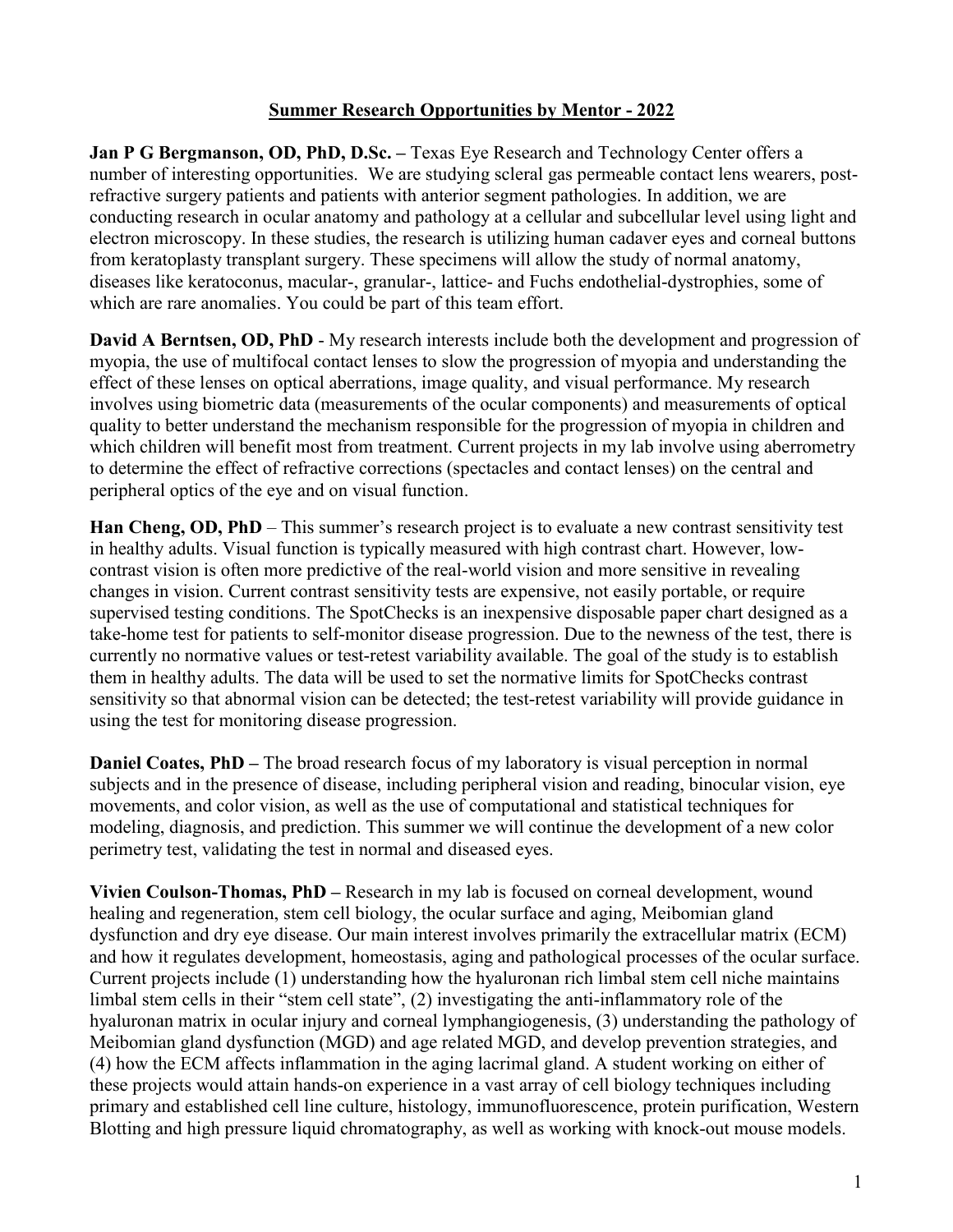**Luca Della Santina, PharmD, PhD** - My laboratory focuses in identifying the alterations occurring to retinal function and synaptic connectivity. Available wet laboratory projects include: 1) Imaging and quantification of synaptic rearrangement occurring in the retina following to neuronal loss 2) Electrophysiological recording of individual retinal ganglion cell light response properties following to injury. 3) Electrophysiological recording of in-vivo retinal activity using electroretinogram. In parallel, we directly develop image analysis software for the automatic recognition of synapses and clinical ocular diseases. Available computational projects include: 1) Development of highperformance image analysis algorithm for quantification of large number of synapses 2) Development of deep learning neural network for automating the detection of external ocular diseases from photographs and video streams.

**Wendy Harrison, OD, PhD –** The goal of our research lab is to better understand what happens in the eye in patients with diabetes. Diabetes is the leading cause of preventable vision loss in working aged Americans. It affects both blood vessels and nerves in the retina as well as the front of the eye. We evaluate local retinal nerve function with a multifocal electroretinogram and nerve and vascular structural changes with an OCT and retinal photographs. Right now one of our goals is to evaluate how these changes match up with local color vision changes in collaboration with the Coates lab.

**Jason Marsack, PhD** – The research interests of our laboratory center on the development of new optical correction strategies (glasses, contact lenses) for individuals with ocular diseases that cause distorted corneal optics and poor retinal image formation (e.g.: keratoconus). We are interested in three aspects of this problem. 1) Design, manufacture and evaluation of custom contact lenses that contain patient-specific optical corrections: We are currently building and evaluating these 'wavefront-guided' lenses in-house. 2) Evaluation of pseudo-custom corrections: This study is evaluating whether the types of refractive error present in keratoconus have enough commonality across patients to develop corrections that are applicable to not just one keratoconus patient, but to groups of patients, making delivery of these corrections cheaper for the patient, and easier for the clinician. 3) Simulation of the impact of refractive error on visual performance: These experiments focus on developing computer models that simulate real-world optical conditions and neural constraints. These three areas have as a common goal increasing clinical access to care and improving quality of life for individuals that suffer from abnormally high levels of corneal distortion.

**Muna Naash, PhD & Muayyad Al-Ubaidi, PhD -** The research interests of the joint labs of Drs. Naash and Al-Ubaidi involve primarily the study of the mechanisms of retinal degeneration in animal models of human blinding disorders. Knockin mouse models for mutations that affect humans are generated and subjected to non-invasive functional and structural techniques to assess the rate of degeneration. Then molecular and biochemical analyses are performed on retinal samples obtained from the mouse models. These mouse models are then used to develop nanoparticle based gene therapy to ameliorate the disease phenotype. The animals models used in the labs are for retinitis pigmentosa and Usher syndrome. Another approach that has been recently introduced is the study, using metabolomics, of the metabolic changes that occur prior and during the retinal degenerative process. A student working on any of these projects would attain hands-on experience in electroretinography, optical coherence tomography, fundus imaging, as well as molecular, biochemical, cell biological and histological techniques.

**Lisa Ostrin, OD, PhD** – My research interests include environmental and behavioral influences on circadian rhythm, myopia, and the choroid. Light exposure has a close link with numerous aspects of human physiology and has been implicated in several different pathological processes including myopia development, circadian rhythm disturbances, mood disorders, cancer, and metabolic disorders. The intrinsically photosensitive retinal ganglion cells (ipRGCs) are an inner retinal photoreceptor that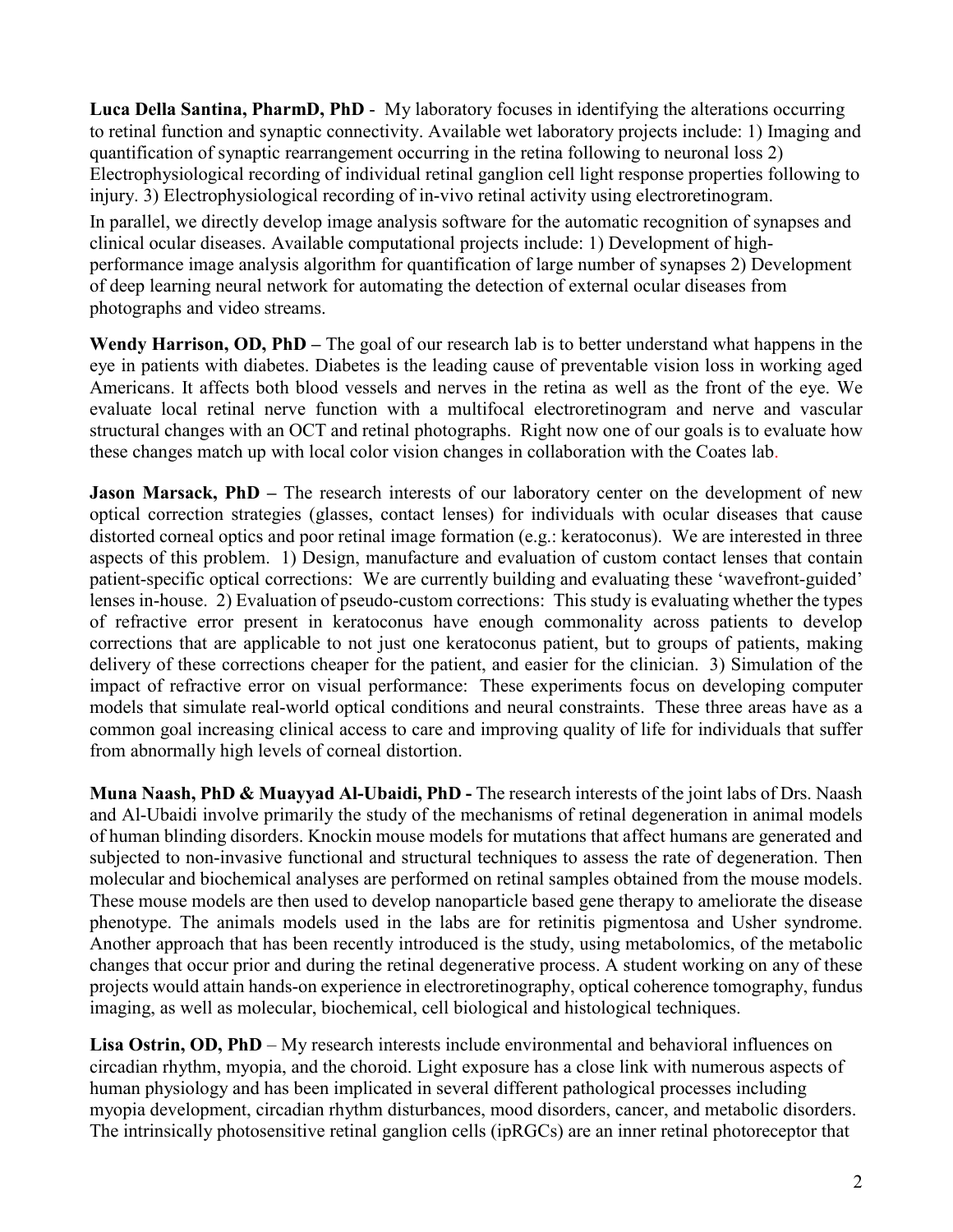respond directly to short wavelength blue light, and are responsible for non-image forming functions including circadian rhythm entrainment and pupil size. Ongoing projects in the lab include 1) measuring and correlating light exposure with ipRGC activity, circadian rhythm patterns, melatonin level, and refractive error, 2) determining the influence of retinal blur on the choroid, and 3) understanding how behaviors are altered during and after the covid pandemic and if these changes might ultimately contribute to increasing myopia prevalence and progression.

**Nimesh Patel, OD, PhD –** The research interest of my lab include the accurate quantification of optic nerve head morphology in normal and disease eyes. We use optical coherence tomography (OCT) to image the eye, and develop custom algorithms for analysis, which are then histologically validated. Current projects in this area include; 1) accounting for retinal curvature for OCT based optic nerve head and macula quantification, and 2) determining the retinal ganglion cell density and axonal characteristics in the peripapillary tissue of healthy and glaucomatous eyes.

**Jason Porter, PhD** – The main goals of our laboratory are to learn more about the causes of retinal and optic nerve head diseases and how the retina develops in normal eyes. In conjunction with the use of conventional clinical tests (such as fundus photography and optical coherence tomography [OCT]), we use a technology called adaptive optics to correct the blur imposed by the eye's optics and examine the structure of single cells in healthy and diseased eyes. Current projects in the lab include (1) measuring changes in the lamina cribrosa, optic nerve head, and retinal vasculature over time in eyes with glaucoma, 2) examining changes in the photoreceptor mosaic in patients with retinal degenerations (such as retinitis pigmentosa) to better understand genotype-phenotype and structure-function relationships in these diseases, as well as 3) examining how the cone photoreceptor mosaic, foveal pit and optic nerve head change during normal development and differ between healthy eyes with different refractive errors. Occasionally, the lab also has projects that examine retinal structure and function in patients following a concussion and/or traumatic brain injury.

**Guoting Qin, PhD** – One research focus for this summer is to design and develop contact lens-based systems for efficient delivery of anti-inflammatory and anti-myopia drugs. Contact lenses as ocular drug delivery systems have the great potential to provide high ocular drug availability and low drug toxicity while requires less frequent administration, which could provide a more convenient treatment regime and better patient compliance.

**Rachel Redfern, OD, PhD –** My laboratory is investigating ocular surface inflammation and infection. We hypothesize ocular surface damage stimulates the release of alarmins or damage associated molecular patterns (DAMPs) which activate toll-like receptors (TLR) to perpetuate inflammation through the secretion of cytokines and conversely protect the ocular surface through the production of antimicrobial peptides. These studies have been investigating using a variety of models including cell culture, animal, and human subjects to examine molecular changes that occur with disease (e.g. dry eye). Currently, we are examining novel therapeutic options that have been successful in the skin to determine their therapeutic potential to accelerate wound closure and combat infection on the ocular surface.

**Christophe P. Ribelayga, PhD** – A major research focus in our lab is to elucidate how the retina processes information and adapts to an environment constantly changing over the course of the day/night cycle. We are particularly interested in understanding the role of gap junctions (or electrical synapses) and that of endogenous circadian (24-hour) clocks in the daily plasticity of retinal circuitry. Our overall goal is to identify the ways through which retinal clocks generate output rhythms in physiology and behavior. We have developed/used a variety of mouse models for that purpose. A student joining our lab